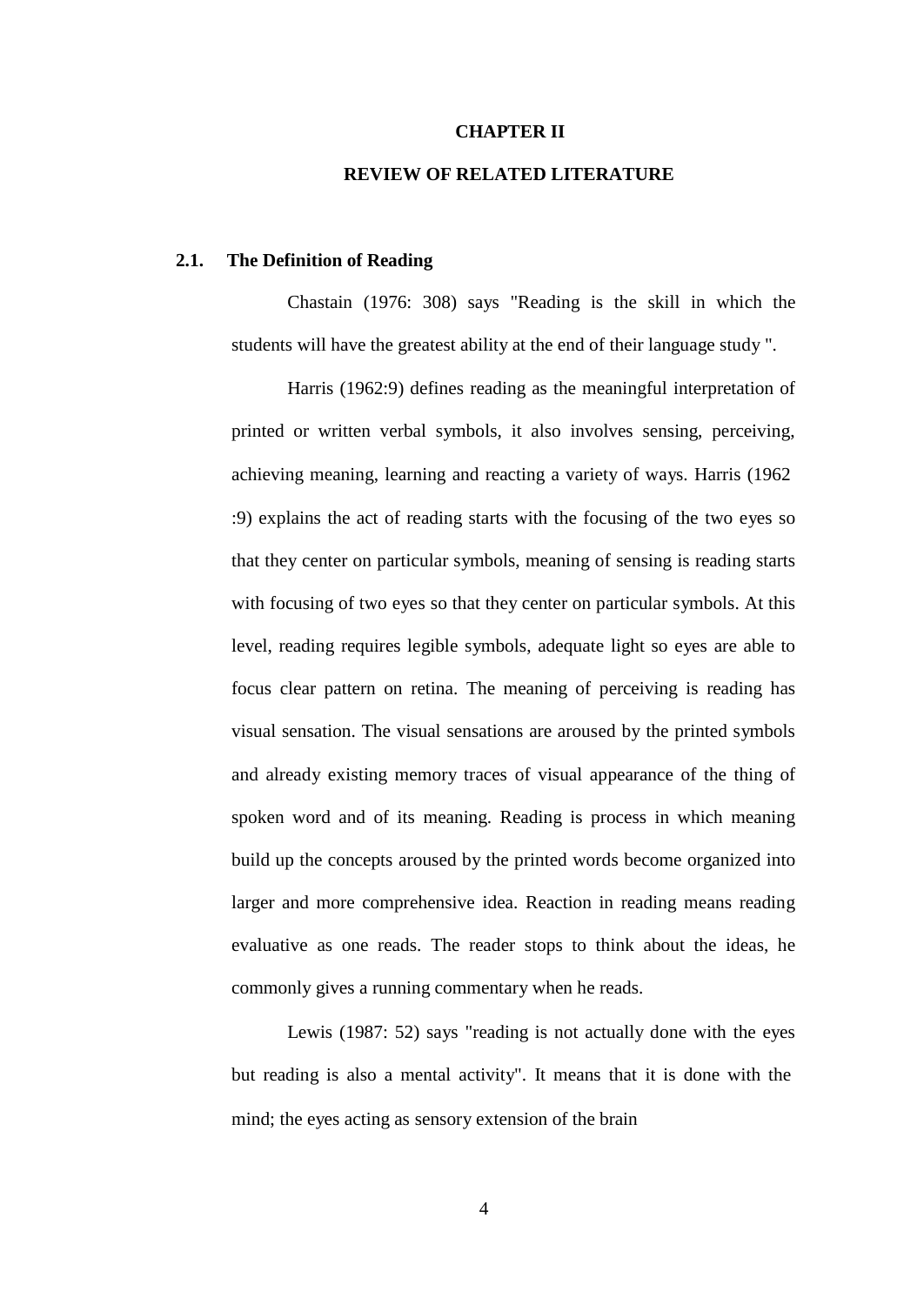#### **2.2. The process of reading**

Keen (1997:3) states there are steps that must be obtained in order to be better reader. The separate steps are:

#### **2.2.1. Preparing to read**

The reader must ask some of the questions before they start to read. Some of the following question are *why am l reading this?, what do l hope to understand or learn?, what should l know when l finish?, what do l already know about this subject?, what do l think the authors will write about?, what are my value, attitude or biases toward this subject?.* Taking the time these question and discuss them with others is time well spent. Your mind better will be better prepared to absorb new information and new idea. It will be more prepared for complexity.

### **2.2.2. Reading activity**

In this stage, the meaning of reading activity is the reader should concentrate to get information and ideas in to mind as the reader reads. In the same way, readers who lack focus rarely understand what they have read. All readers will sometimes arrive at the bottom of a page only to realize they can recall little of what they have just read. Their eyes moved over words, but their minds were inattentive, thinking of something else. They lacked focus.

To develop this concentration or focus, the readers mind must be activitied with many strategies that can occur while reading. In fact, a good reader is often very tired after a hard session with a difficult text.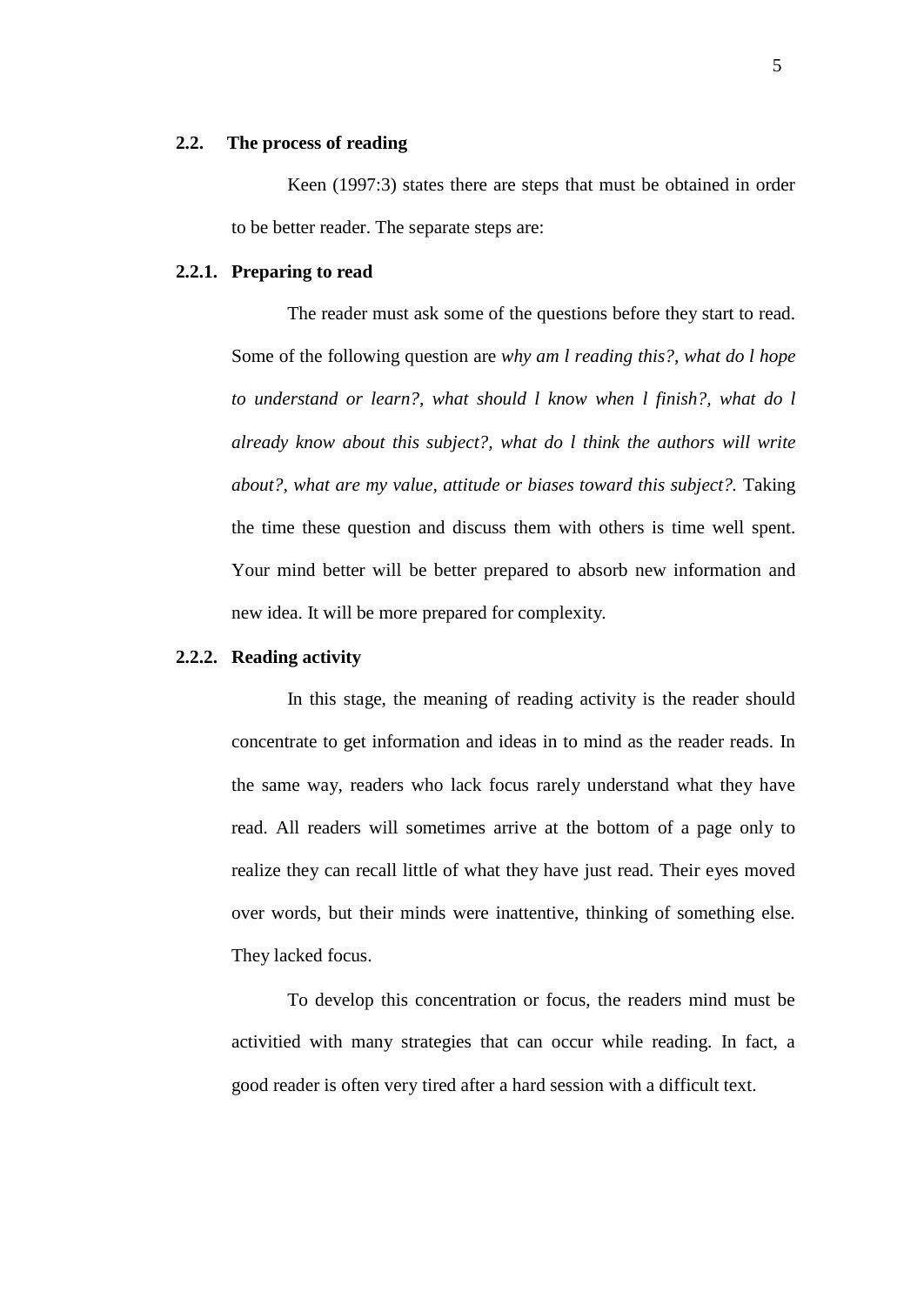#### **2.2.3. Working with what we read**

The meaning of working with what we read is the reader has a special time to summarize, elaborate and connect, reflect upon, evaluate, react and respond to argue, and write about the ideas he has just read.

After knowing the stages of the path to get a better reading, the reader should notice the principle of good reading. The first principle is the reader must learn faster to know the ideas the details; the second is the reader should be able to understand the writer organization. The next is the reader should read without concerning the word and they should not reread the words.

# **2.3. The Importance of Reading**

Reading is basic skill to gain a success in real world. For some people, reading is an enjoyable activity. On the other hand, many people consider reading is a tiring and boring activity.

In senior high school, reading has the most priority in a learning teaching activity. A student who is failing to understand a reading material will get many difficulties during and after his learning. Reading plays very important role in facilitating the students who expects to gain success from his study.

In working field, a person needs to have reading remains as the top priority. Now days, many occupations require a good reading capability. People, who need to go himself to high of education or specialized training, will consider reading ability is important. The importance of reading is real if one considers his future. When he cannot read well, he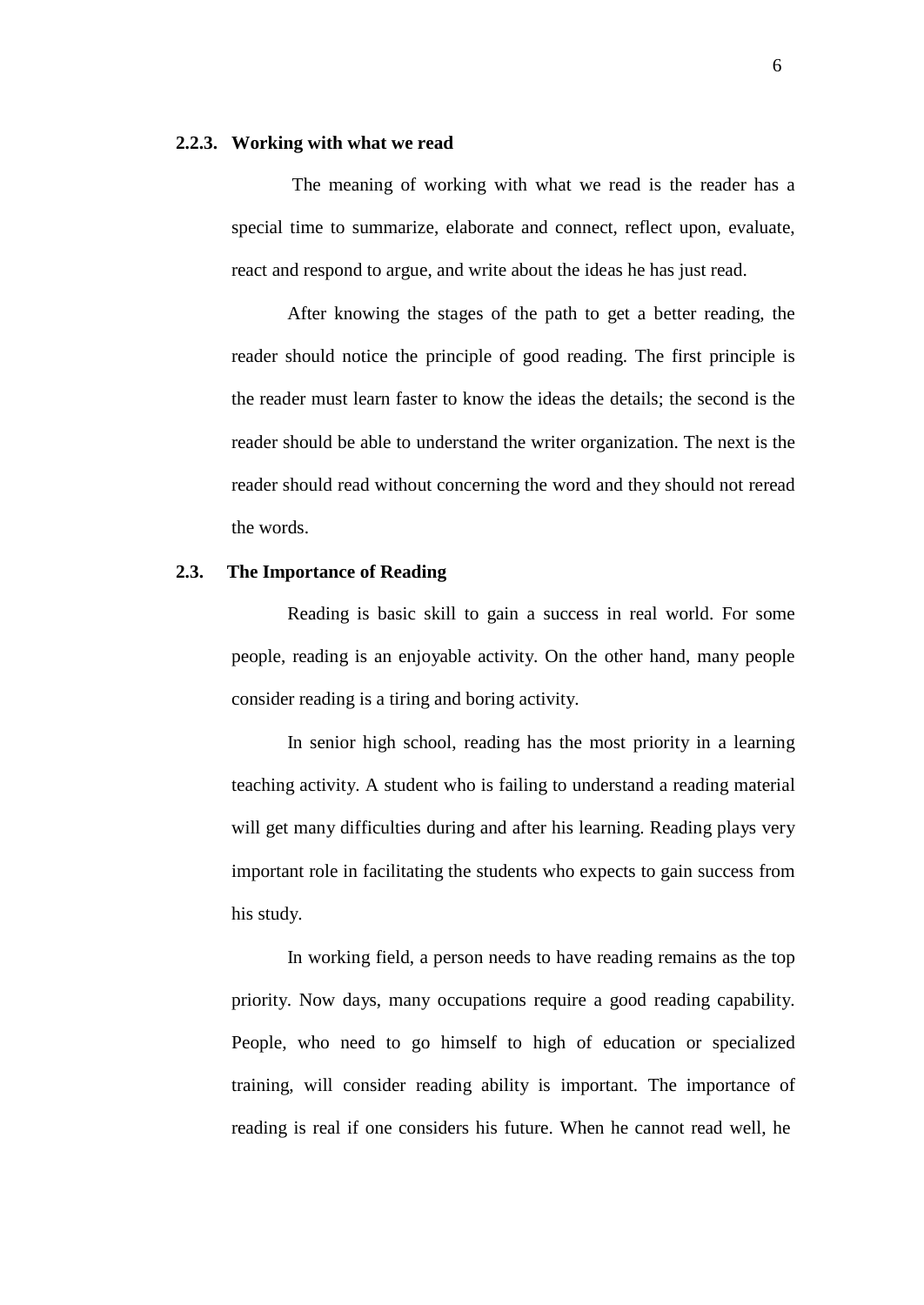will get difficulty in is life if he grew older, he feels his capability is lower and getting slower. He is almost sure the" wanted" occupation will be closed for him. A success person is a person who red a lot in his childhood. The reading ability will affect him when he grows up. It is obvious that reading is basic skill to gain a success.

### **2.4. Speed reading**

## **2.4.1. The nature of speed reading**

Speed reading is reading quickly in good comprehension. Speed reading teachers the reader to read group words instead of single word, the reader will have self confident when reading, he can learn the appropriate way in moving his eyes when reading and it helps the reader to overcome many faulty habits.

Speed reading has some rules such as the students should not open the dictionary and make an unnecessary word during the implementation of reading practices. Speed reading should have appropriate material. The material should be easy because it does not each the vocabulary and grammar. The enjoyment condition of the classroom is very important in this technique. The student can be motivated to read to more and practice this strategy regularly. By practicing this technique routinely, the students can be a better reader.

The advantage of speed reading is the reduction of the faulty habits that the students implement during the reading practice. Harris (1970:493- 499) gives six faulty habits of reading that should be reduced; otherwise, it will give great influence in the student fluency of reading. The first is an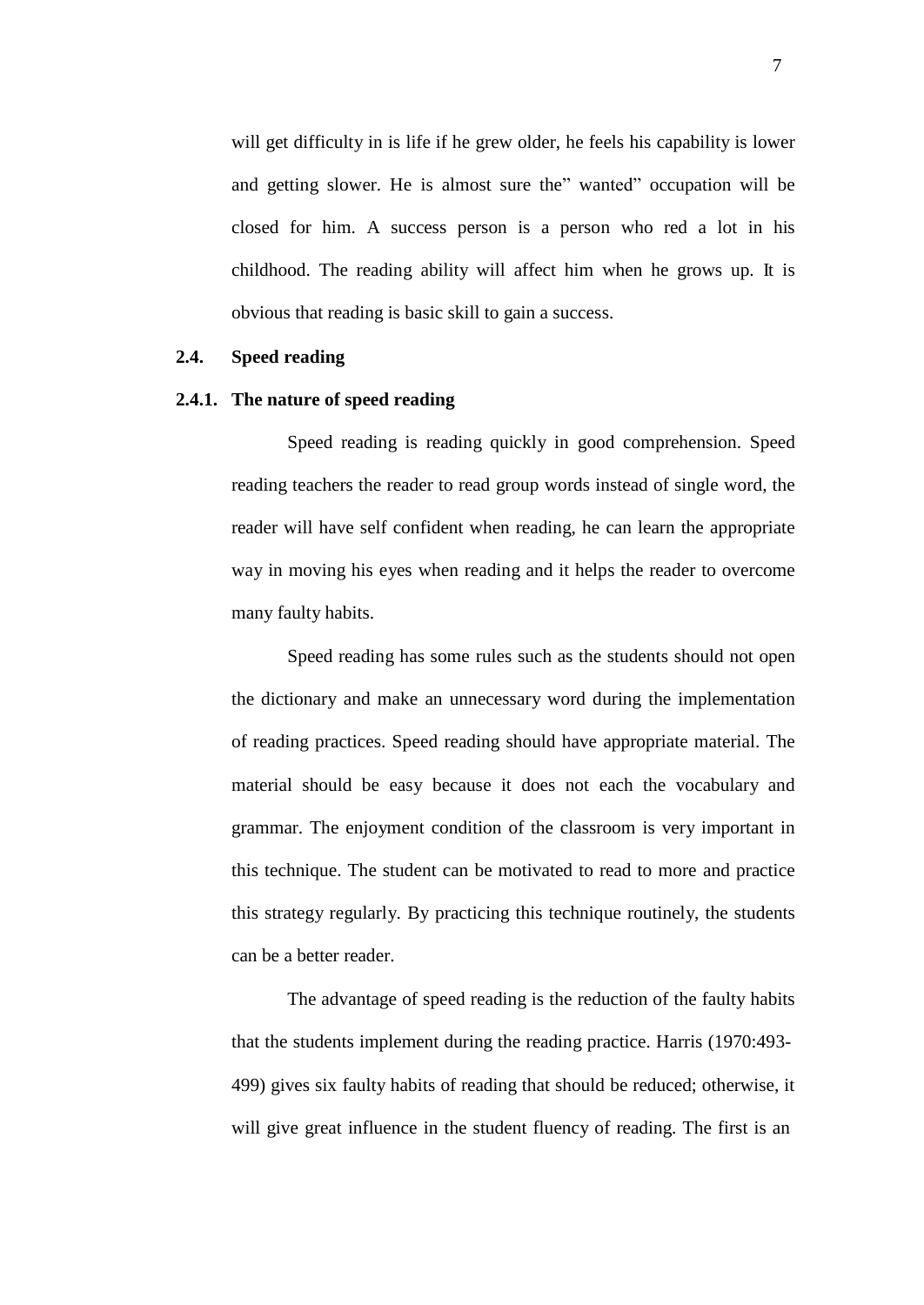excessive word analysis. It means the reader read syllable by syllable or letter by letter. The reader makes the excessive word analysis when he overemphasizes phonic while reading. The second is the reader has slowness in word recognition. It means the reader pauses between each two words. The third are the lip movements and sub vocal reading. The lip movement and sub vocal reading happen when the reader tends to mumble or make lip movements during silent reading.

The fourth are finger pointing and head movement, it means the reader points the words with finger and moving the head reading. The next faulty habit is a word-by-word reading. The last faulty habits are a return sweep and regression. A return sweep is "a smooth continuous movement back to the beginning of the text line" it means the reader return to see the words at the beginning of the next line. Whereas a regression happen when the eyes see the words more than once. It is "the eyes move backwards to get second look at something that was not clearly seen."

### **2.4.2. The implementation of speed reading in the class room**

Before the implementation of speed reading in classroom, the teacher should explain the nature of speed reading and the rule of speed reading .in addition, the teacher has to give the students some examples so the students can figure out what speed reading is. The relaxed, nature, calm, easy and comfortable condition in the classroom is very important while conducting speed reading. It means the student do not feel worry, afraid, depressed when implementing speed reading but it is a chance to change their slow reading.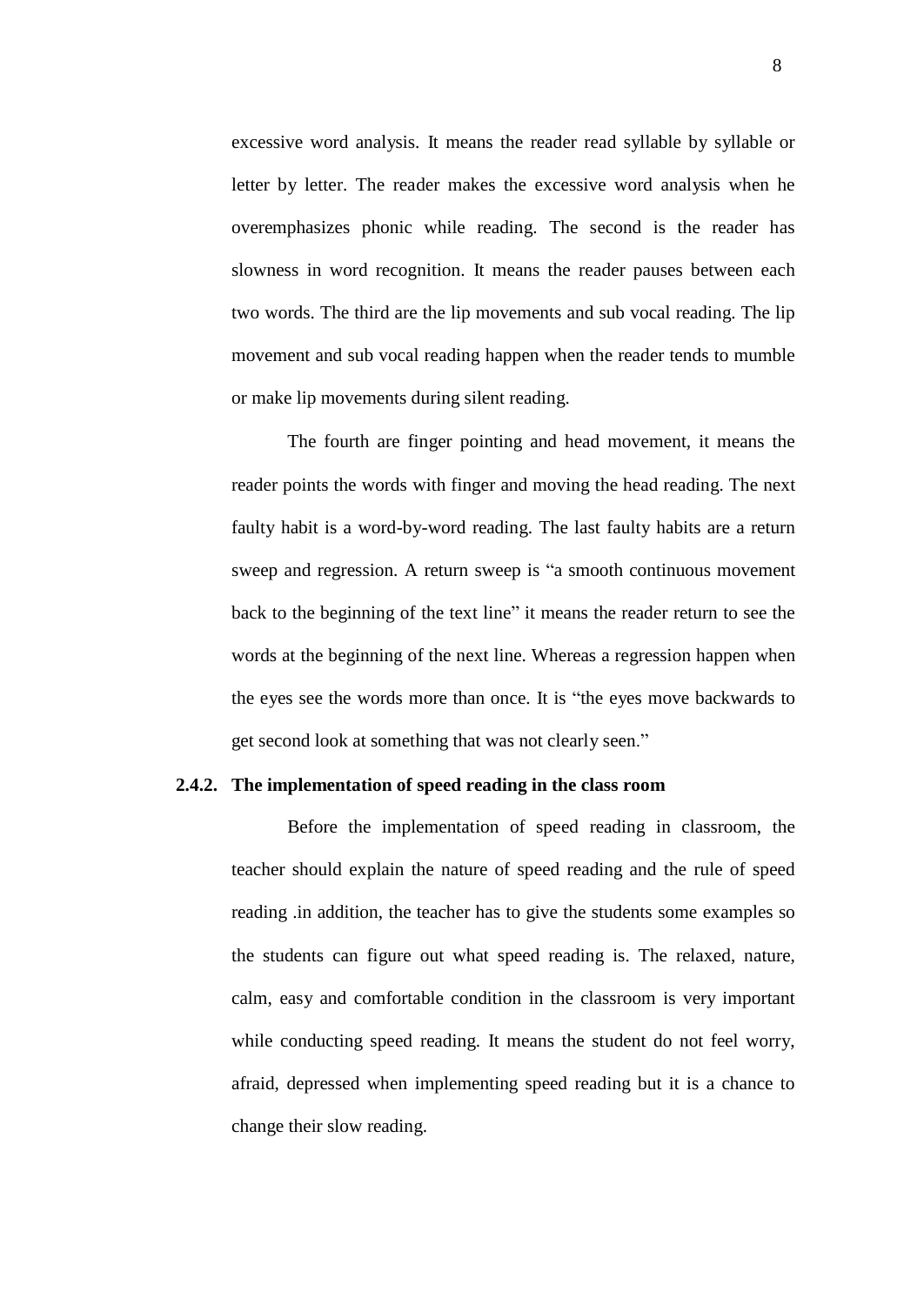The students do not have any help from the teacher before and during the application of speed reading especially the vocabulary and grammar. The teacher chooses the material from a published workbook to avoid the student's frustration.

The obstacle when implementing speed reading is many students still have faulty habits when applying the reading practices. The faulty habits can interfere the students reading score. However, the students who able to reduce their faulty habits will gain the benefits of speed reading, the reduction of the faulty habits.

In implementing speed reading in the classroom, the teacher measures the time using a stopwatch as an instrument in the research. The teacher tells the time every one minute and ten seconds by saying loudly by saying loudly to the students or pointing at the time on the whiteboard. When the students seem to have stopped reading, the teacher will stop the timing. Then, the teacher asks the students to write the time spent of reading. After the reading activity, the teacher gives the comprehension questions and allows three minutes to answer them. The students cannot refer back to the reading passage because the teacher gives separate paper for the reading passage and the comprehension question. Each paper is numbered according to each practice of speed reading.

The main teacher's role in the teaching of speed reading in the classroom is as a guider in timing the students reading. The teacher cannot help them in the vocabulary or grammar during the implementation of speed reading. The teacher will discuss the reading passage and the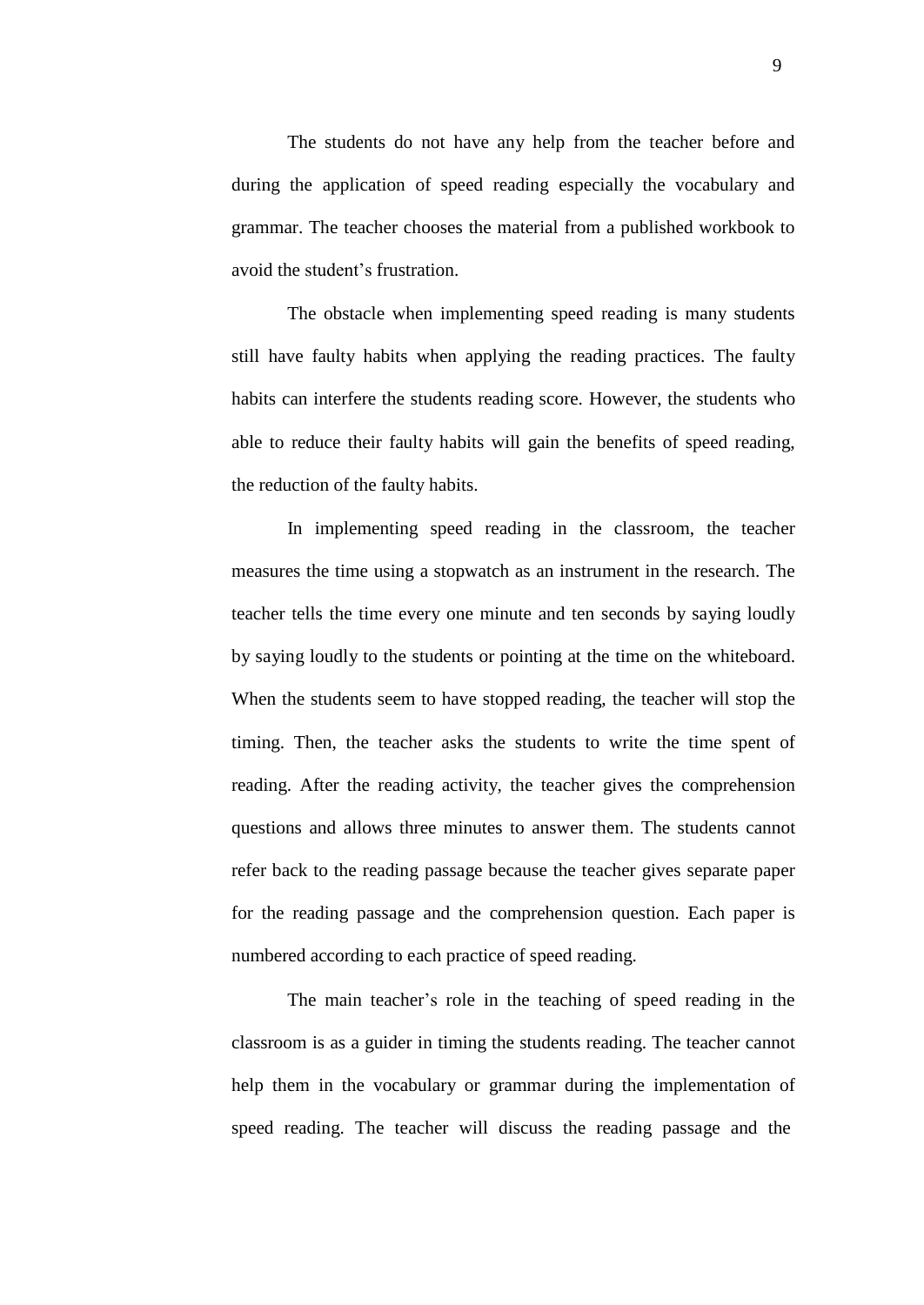comprehension questions after the implementation of speed reading and give chart of the student's speed reading practice.

## **2.4.3. The efforts to improve the speed reading score**

The researcher chooses timed reading considers its benefit. It gives a clear report of the students reading score. It has three components: reduce the faulty habits, encourage the students to read more and give the silent reading exercises.

Harris (1970:504) said that the time reading give a teacher a definite record of progress in speed and comprehension. In reading, the teacher must fulfill three major components: overcoming the faulty habits, motivating the students to do a lot of easy reading, it means there are no difficulty in the vocabulary and comprehension in the material. Then third component is a series of reading exercises with the comprehension check.

#### **2.5. Speed reading techniques**

Speech reading is collection of methods of reading which at tempt to attain higher rates of reading without unacceptable reduction of comprehension or retention (BC Business Network, 2007[;](http://www.blog.trbn.com/) [www.blog.trbn.com.\).](http://www.blog.trbn.com/)

According to Able **[\(www.blog.tbrn.com](http://www.blog.tbrn.com/).;2004**), speed reading is characterized by an analysis of trade offs between measure of speed reading and comprehension, recognizing that different types of reading call of different speed reading and comprehension rates, and those rates may be improve with practice .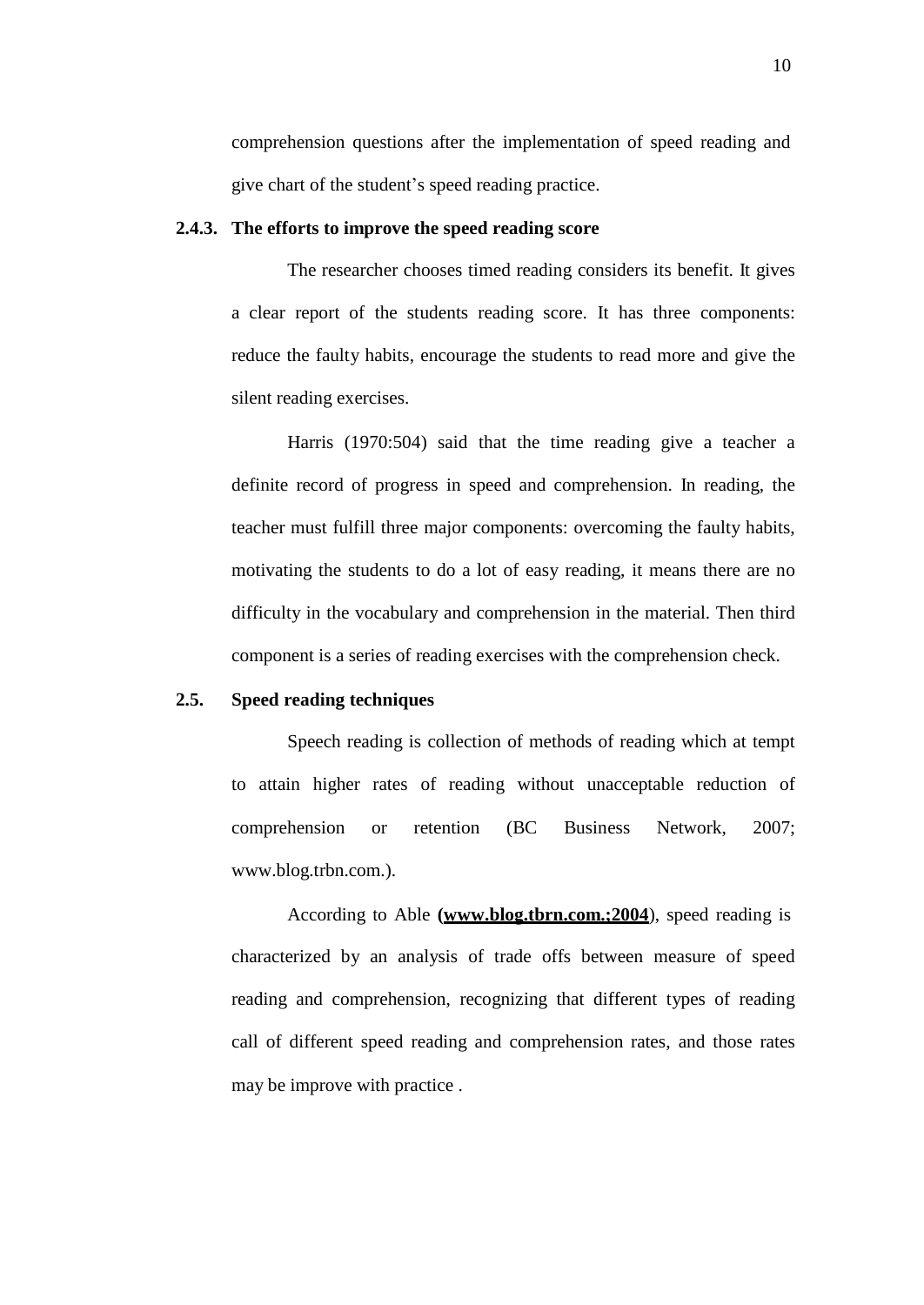## **2.5.1. Getting ready to read**

There are four kinds' techniques of getting ready to read. First, eliminate all distraction, it means that getting rid focus in the reading material. Second, determine the purpose reading means that before reading state purpose reading what kinds of literature. Third, do minute pre reading it means that to treat a book like a jigsaw puzzle. Fourth, read the key chapter means that before reading start reading the key chapter and get the central idea.

## **2.5.2. Rapid reading techniques**

There are eight kinds' techniques of rapid reading. First, raise speed comfort level means to start reading with comfortable situation, for example play a CD while reading. Second, quite sub vocalizing means that reading does not sound out the word bus pass into the mind directly from the eyes, skipping the mouth and ear. Third, use finger names that using finger to help reading the material. Fourth, break the back skip habit means that starting reading without repeating or dwelling on a word just passed.

Fifth, use peripheral vision means that starting reading follow the line. Sixth, learn to read key word means that training the mind to find the key word. Seventh, eliminate "Bus stop" means that starting reading with trying to reduce the eyes moving smoothly line after line. Eighth, set goal means that managing the time hour fast in reading for example 100 pages an hour.